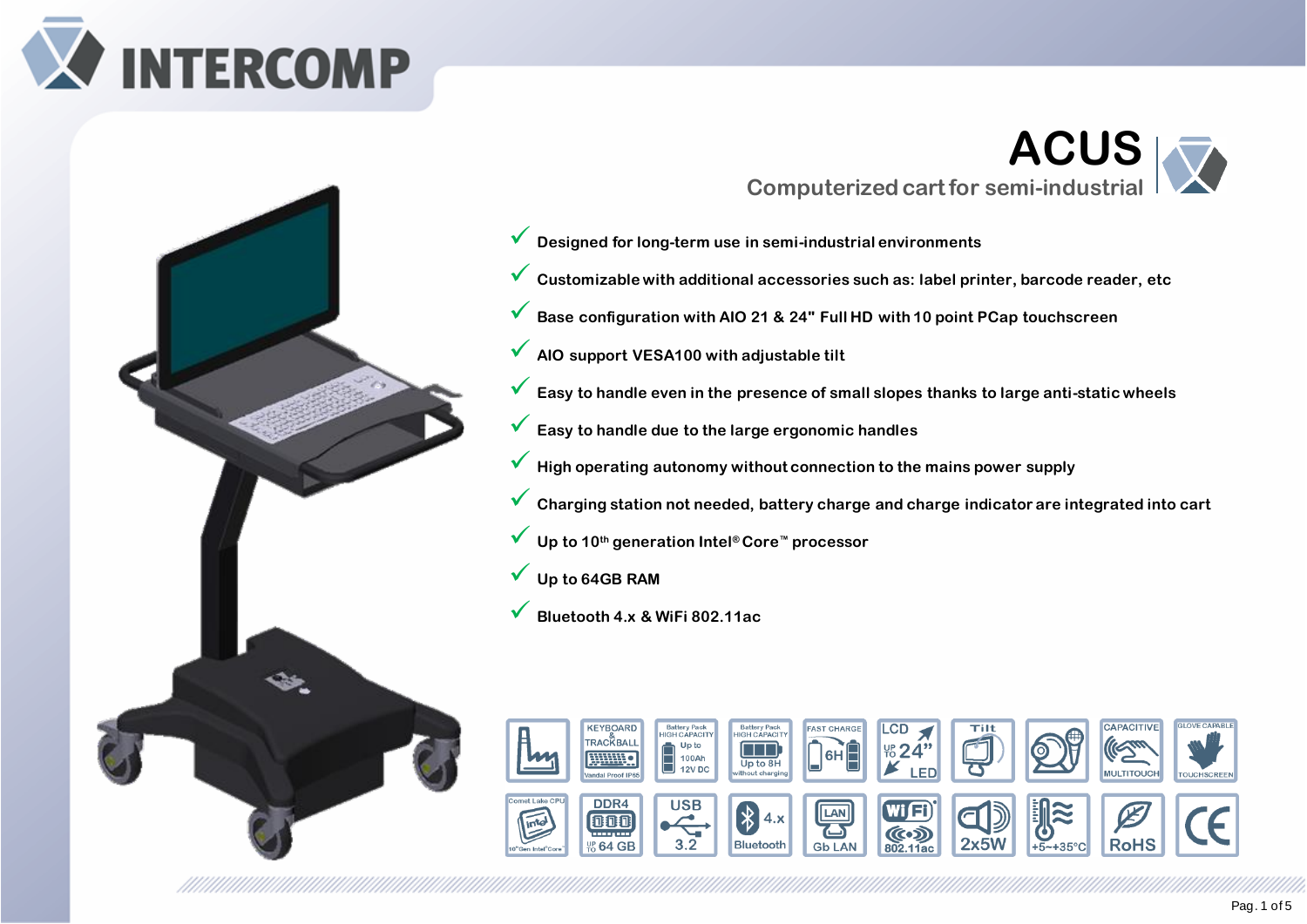



conditions and 100% of charging

a ka ka katika wa mwaka wa kutoka mwaka wa mashi wa mashi wa mashi wa mashi wa mashi wa mashi wa mashi wa mash

#### **Technical features**

| <b>ACUS</b><br><b>Base version</b> | <b>Description</b>         | Battery powered computerized cart for semi-industrial<br>environments                                                                                                                                      | <b>Software</b>       | <b>Supported</b><br>oparating system              | Microsoft Windows 10 64bit                                                           |
|------------------------------------|----------------------------|------------------------------------------------------------------------------------------------------------------------------------------------------------------------------------------------------------|-----------------------|---------------------------------------------------|--------------------------------------------------------------------------------------|
|                                    | <b>Shelf</b>               | Shelf with integrated stainless-steel keyboard (97key)                                                                                                                                                     | <b>Mechanical</b>     | $L \times H \times D$                             | See next page                                                                        |
|                                    |                            | & trackball with IP65 protection degree                                                                                                                                                                    | <b>Features</b>       | Weight                                            | 70KG (estimated in in medium configuration)                                          |
|                                    | <b>Wheels</b>              | Front: 125mm, anti-static                                                                                                                                                                                  | <b>Environment</b>    | Color                                             | <b>Black</b>                                                                         |
|                                    |                            | Rear: 125mm, anti-static, parking brake                                                                                                                                                                    |                       | Operating temp.                                   | From $+5^{\circ}$ C to $+35^{\circ}$ C                                               |
|                                    | Handling                   | Ergonomic front and rear handle                                                                                                                                                                            |                       | Non operating temp.                               | From 0 $\degree$ C to +40 $\degree$ C                                                |
|                                    | Display support            | Tilt from 0° (vertical) to 90° (horizontal)<br>Reference standard: VESA100                                                                                                                                 |                       | <b>RH</b><br>Non operating RH                     | From 20% to 85% non cond.<br>From 5% to 95% non cond.                                |
|                                    | Note                       | Check Ordering Code table.                                                                                                                                                                                 |                       |                                                   |                                                                                      |
|                                    |                            | The base version is equipped with different AIO solution                                                                                                                                                   |                       | Suitable for                                      | Only indoor use<br><b>IP20</b>                                                       |
| Power system                       | <b>Battery operation</b>   | Up to 8* hour<br>*Estimated lifespan with one 100Ah@12V battery in perfect working<br>conditions and 100% of charging                                                                                      |                       | <b>Protection degree</b><br><b>Cooling System</b> | 1 x safety 80mm fan integrated in the base<br>1 x internal fan integrated in the AIO |
|                                    | <b>Battery replacement</b> | The battery is integrated into the structure and canonly<br>be replaced at the end of its life cycle.<br>This operation can only be performed by a specialized and authorized<br>operator.                 | <b>Product</b>        | <b>Reference Marks</b>                            | CE, RoHS                                                                             |
|                                    |                            |                                                                                                                                                                                                            | <b>Certifications</b> | <b>Directives</b>                                 | Built according to European Directive<br>2014/53/EU (RED), 2011/65/EU & 2015/863/EU  |
|                                    | <b>Charging indicators</b> | Built-in led bar charge indicator integrated into the<br>base                                                                                                                                              |                       |                                                   | (RoHSIII)                                                                            |
|                                    |                            |                                                                                                                                                                                                            | Company               | Reference                                         | <b>UNI EN ISO 9001</b>                                                               |
|                                    | <b>Safety</b>              | 1 x 80mm fan integrated in the base (to prevent<br>overheating)<br>1 x Battery Switch                                                                                                                      | <b>Certifications</b> | standards                                         |                                                                                      |
|                                    |                            |                                                                                                                                                                                                            | <b>Ordering Code</b>  | Ref. Doc.                                         | ZST-4292-00000159-00                                                                 |
|                                    |                            |                                                                                                                                                                                                            |                       | CNACUS08-01A-xx                                   | Base ACUS - AIO 21.5" EVO H410Touch                                                  |
|                                    |                            | 1 x External power supply switch                                                                                                                                                                           |                       | CNACUS08-02A-xx                                   | Base ACUS - AIO 23.8" FLEX H410Touch                                                 |
| Internal battery                   | Capacity                   | See optional KIT                                                                                                                                                                                           | <b>Optional KIT</b>   | EKIT-BATT-12V044A-04                              | Battery KIT 12V/44Ah Pb                                                              |
|                                    | Voltage                    | Nominal tension: 12V DC                                                                                                                                                                                    |                       | EKIT-BATT-12V065A-04                              | Battery KIT 12V/65Ah Pb                                                              |
|                                    | <b>Type</b>                | See Optional KIT                                                                                                                                                                                           |                       | EKIT-BATT-12V070A-04                              | Battery KIT 12V/70Ah LIFePO4                                                         |
|                                    | <b>Storage</b>             | To ensure good operation, the cart must be stored with<br>at least 70% charge and for periods not exceeding 6<br>months. For storage times longer than 6 months,<br>charge maintenance cycles are planned. |                       | EKIT-BATT-12V100A-04                              | Battery KIT 12V/100Ah Pb                                                             |
| Charging<br>system                 | <b>Charging mode</b>       | The cart is charged directly from the mains<br>(no need for other external equipment)                                                                                                                      |                       |                                                   |                                                                                      |
|                                    | <b>Supported voltages</b>  | 230V @ 50Hz                                                                                                                                                                                                |                       |                                                   |                                                                                      |
|                                    | <b>Charging times</b>      | Estimated in about 6h (25% to 100%)<br>*Estimated lifespan with one 100Ah@12V battery in perfect working                                                                                                   |                       |                                                   |                                                                                      |



The product may differ from the images shown. All registered names and trademarks are legitimate<br>owners. All features and specifications can be changed without prior notice.<br>Last update 1304/2022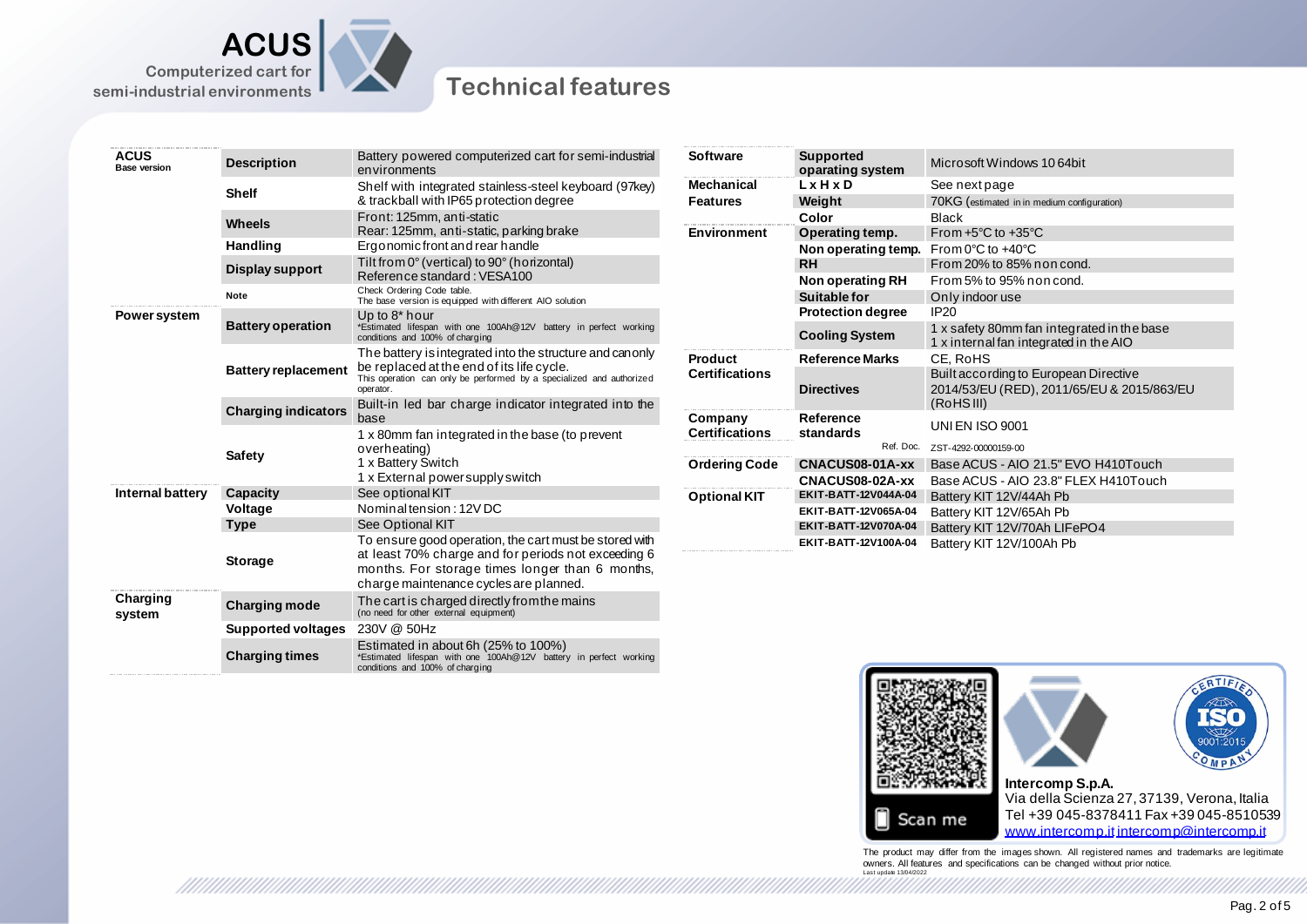



### **Technical features**

| AIO 22"<br>System             |                                           | Socket LGA 1200 Intel® Core™ 10th gen.                                                     |                             |                                           | Socket LGA 1200 Intel <sup>®</sup> Core™10 <sup>th</sup> gen.                              |
|-------------------------------|-------------------------------------------|--------------------------------------------------------------------------------------------|-----------------------------|-------------------------------------------|--------------------------------------------------------------------------------------------|
|                               | <b>Processor</b>                          | Intel® Core™ i7/i5/i3/ Pentium, TDP up to 65W                                              | AIO 24"<br>System           | <b>Processor</b>                          | Intel <sup>®</sup> Core <sup>™</sup> i7/i5/i3/ Pentium, TDP up to 65W                      |
|                               | <b>Chipset</b>                            | Intel®H410 Express Chipset                                                                 |                             | <b>Chipset</b>                            | Intel <sup>®</sup> H410 Express Chipset                                                    |
|                               | <b>Bios</b>                               | 128 Mb Flash ROM, UEFI AMI BIOS                                                            |                             | <b>BIOS</b>                               | 128 Mb Flash ROM, UEFI AMI BIOS                                                            |
|                               | <b>Expansion slot</b>                     | 1 x M.2 M key, 2280/2260 storage (SATA & PCIE x2 mode)                                     |                             | <b>Expansion slot</b>                     | 1 x M.2 M key, 2280/2260 storage (SATA & PCIE x2 mode)                                     |
|                               |                                           | 1 x M.2 E key, 2230 Wi-Fi/BT (PCIe, CNVi/USB mode)                                         |                             |                                           | 1 x M.2 E key, 2230 Wi-Fi/BT (PCIe, CNVi/USB mode)                                         |
| <b>Memory</b>                 | <b>Max expansion</b>                      | 64GB                                                                                       | <b>Memory</b>               | <b>Max expansion</b>                      | 64GB                                                                                       |
|                               | <b>Type</b>                               | DDR4 2933/2800/2666/2400/2133 SO-DIMM<br>4GB, 8GB, 16GB, 32GB                              |                             | <b>Type</b>                               | DDR4 2933/2666/2400/2133 SO-DIMM<br>4GB, 8GB, 16GB, 32GB                                   |
|                               | Slot                                      | 2                                                                                          |                             | Slot                                      | 2                                                                                          |
| Side SX<br>I/O interfaces     | <b>Audio</b>                              | 1 x Jack 3.5mm headphone<br>1 x Jack 3.5mm microphone                                      | Side DX<br>I/O interfaces   | <b>USB</b>                                | 2 x USB 2.0                                                                                |
|                               | <b>USB</b>                                | 2 x USB 2.0                                                                                |                             | ON/OFF/RESET                              | Power switch                                                                               |
|                               | ON/OFF/RESET                              | 1 x Power switch                                                                           | Side SX I/O                 | <b>USB</b>                                | 2 x USB 3.2 Gen1                                                                           |
| <b>Back</b><br>I/O interfaces | <b>USB</b>                                | 2 x USB 3.2 Gen1                                                                           | interfaces                  |                                           | 2 x USB 2.0                                                                                |
|                               | <b>Audio</b>                              | 2 x USB 2.0                                                                                |                             | <b>Audio</b>                              | 1 x Jack 3.5mm headphone                                                                   |
|                               |                                           | 2 x Jack 3.5mm                                                                             |                             |                                           | 1 x Jack 3.5mm microphone                                                                  |
|                               | <b>LAN</b>                                | 1 x RJ45                                                                                   |                             | LAN                                       | 1 x RJ45                                                                                   |
|                               | <b>Video</b>                              | 1 x DP (Display Port)<br>1 x HDMI                                                          |                             | <b>Video</b>                              | 1 x DP (Display Port)<br>$1 \times$ HDMI                                                   |
|                               | <b>Power</b>                              | 1 x DC power connector                                                                     |                             | <b>Power</b>                              | 1 x DC power connector                                                                     |
| <b>Storage</b>                | <b>Integrated SATA</b><br>controller      | 1 x M.2 (Socket 3, M key, 2280/2260 SATA & PCIe SSD)<br>$2 \times$ SATA3 6Gb/s             | <b>Storage</b>              | <b>Integrated SATA</b><br>controller      | 1 x M.2 (Socket 3, M key, 2280/2260 SATA & PCIe x4 SSD)<br>$2 \times$ SATA3 6Gb/s          |
|                               | <b>Card Reader</b>                        | 6 in 1 Card Reader SD/XD/MMC                                                               |                             | <b>Card Reader</b>                        | 6 in 1 Card Reader SD/XD/MMC                                                               |
|                               | <b>HDD/SSD bay</b>                        | 1 x HDD / SSD SATA 2.5"                                                                    |                             | <b>HDD/SSD bay</b>                        | 1 x HDD/SSD SATA 3.5/2.5"                                                                  |
|                               | ODD bay                                   | 1 x Slim DVD +R+RW-R-RW                                                                    |                             | ODD bay                                   | 1 x Slim DVD +R+RW-R-RW                                                                    |
| <b>Video</b><br>subsystem     | Integrated graphic<br>adapter             | Intel <sup>®</sup> HD Graphics<br>(depends on installed CPU)                               | Video<br>subsystem          | Integrated graphic<br>adapter             | Intel <sup>®</sup> HD Graphics<br>(depends on installed CPU)                               |
|                               | <b>Integrated LCD</b><br>display          | 21.5" TFT LCD - Led Backlight<br>Full HD 16:9 1920x1080                                    |                             | <b>Integrated LCD</b><br>display          | 23.6" TFT LCD - Led Backlight<br>Full HD 16:9 1920x 1080                                   |
|                               | <b>Max resolution</b><br>(external ports) | HDMI 1.4b: 4096 x 2160 @ 24 Hz<br>DP 1.4 : 4096 x 2304 @ 60 Hz                             |                             | <b>Max resolution</b><br>(external ports) | HDMI 1.4b: 4096x2160@24Hz*<br>DP 1.4:4096x2304@60Hz*                                       |
|                               | Contemporary<br>active display            | Max 2 (1 internal, 1 external)                                                             |                             | Contemporary<br>active display            | Max 2 (1 internal, 1 external)                                                             |
|                               | <b>Touchscreen</b>                        | Touch screen with projected capacitive technology,<br>up to 10 touch points, USB interface |                             | <b>Touchscreen</b>                        | Touch screen with projected capacitive technology, up<br>to 10 touch points, USB interface |
| <b>Multimedia</b>             | Webcam                                    | Integrated in the front frame, 1.3Mpx                                                      | <b>Multimedia</b>           | Webcam                                    | Integrated in the front frame, 1.3Mpx                                                      |
|                               | <b>Microphone</b>                         | Integrated in the front frame                                                              |                             | <b>Microphone</b>                         | Integrated in the front frame                                                              |
| Audio<br>subsystem            | Integrated audio<br>adapter               | High-Definition Audio                                                                      | Audio<br>subsystem          | Integrated audio<br>adapter               | High-Definition Audio                                                                      |
|                               | <b>Speaker</b>                            | 2 x 5W (integrated on the back)                                                            |                             | <b>Speaker</b>                            | $2 \times 5W$ (integrated on the back)                                                     |
| <b>Network</b><br>subsystem   | Integrated network<br>adapter             | 1 x 10/100/1000 Realtek® RTL8111H GbE LAN                                                  | <b>Network</b><br>subsystem | Integrated network<br>adapter             | 1 x 10/100/1000 Realtek <sup>®</sup> RTL8111H GbE LAN                                      |
|                               | WiFi & BT                                 | Dual Band Wireless 2.4/5GHz 802.11ac<br>Bluetooth 4.x                                      |                             | WiFi & BT                                 | Dual Band Wireless 802.11ac, Bluetooth 4.x                                                 |

99999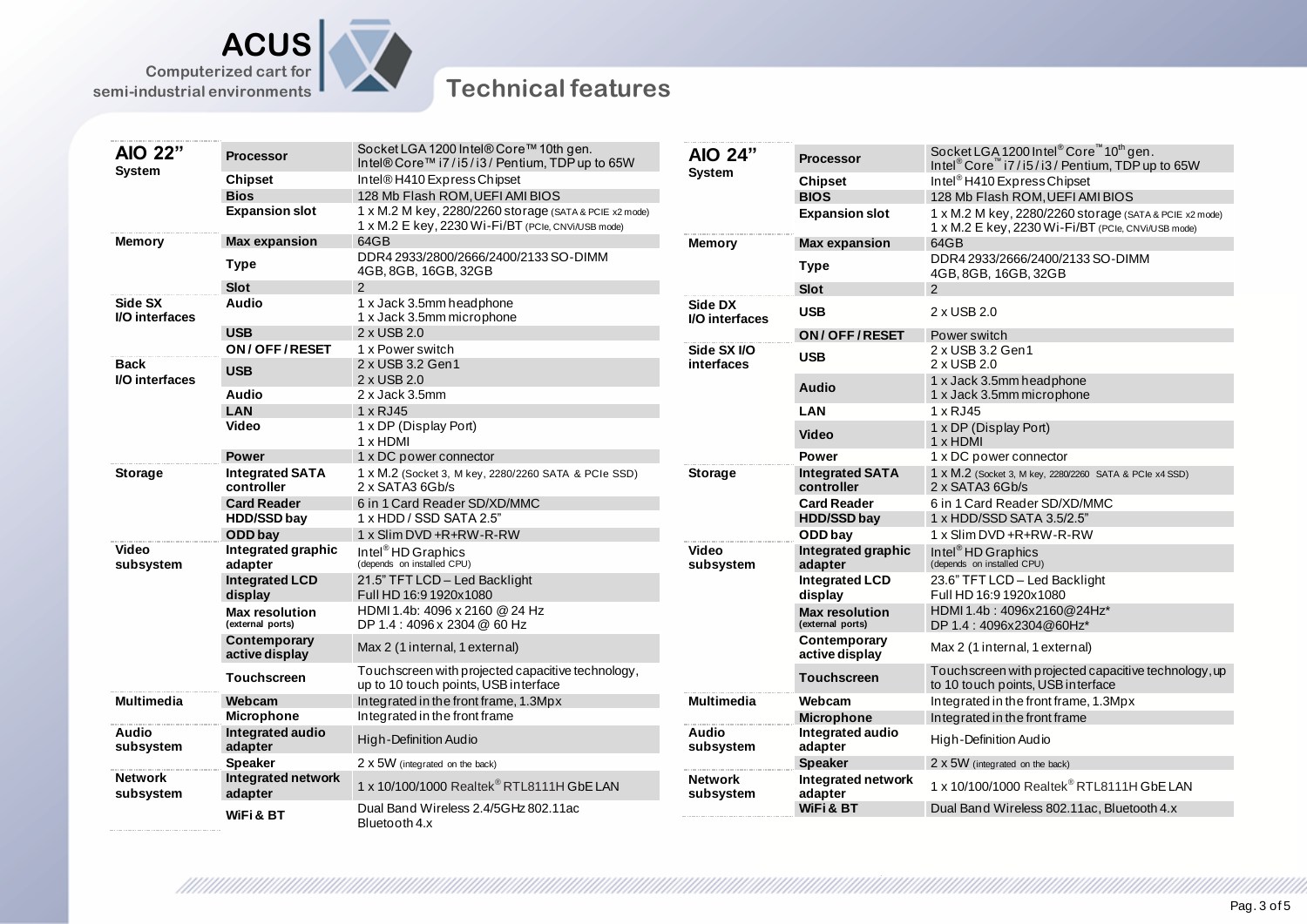

## **Mechanical features ACUS & AIO 21.5"**









 $\overline{\phantom{a}}$